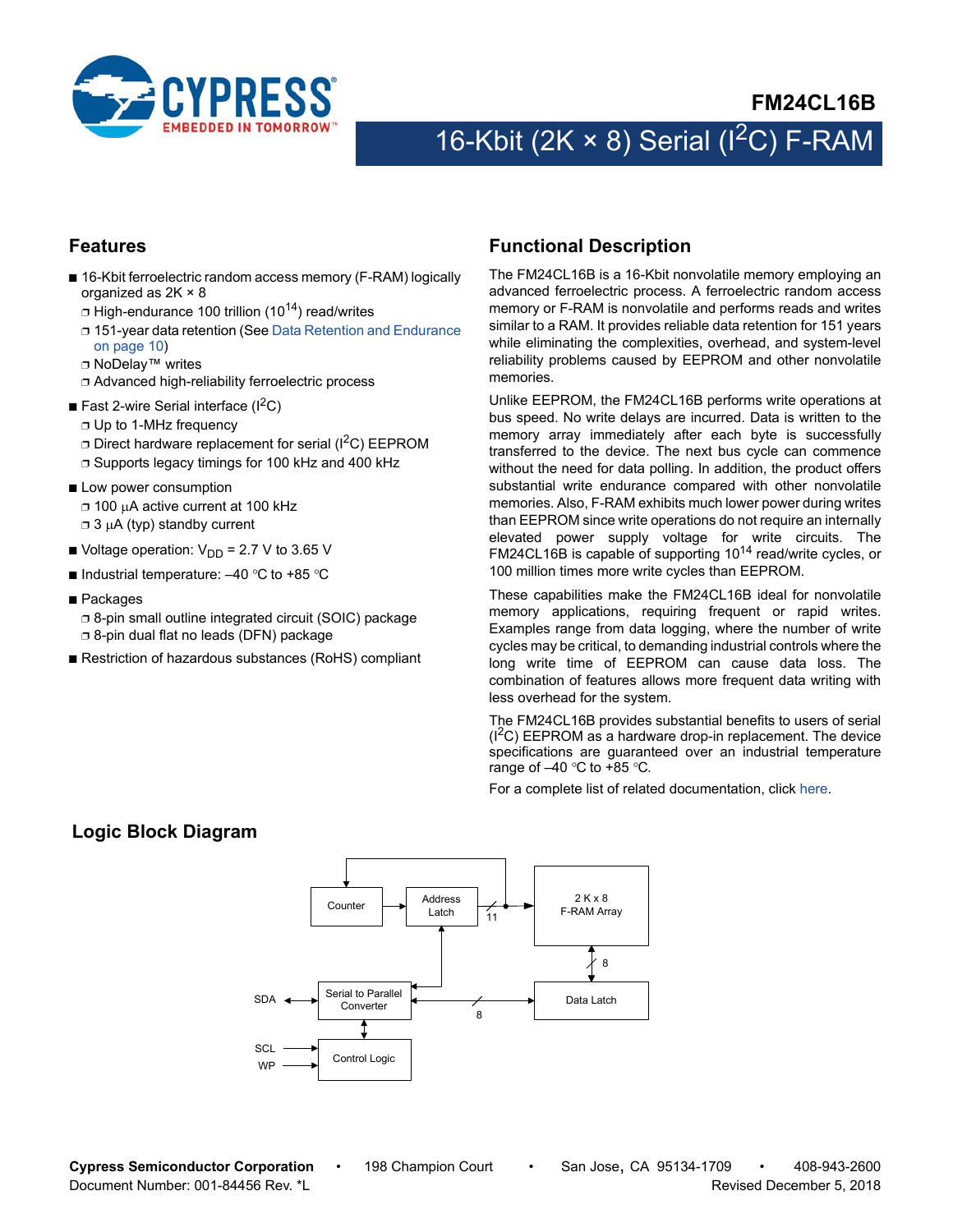

# **Contents**

| Sales, Solutions, and Legal Information  19 |  |
|---------------------------------------------|--|
|                                             |  |
|                                             |  |
|                                             |  |
|                                             |  |
|                                             |  |
|                                             |  |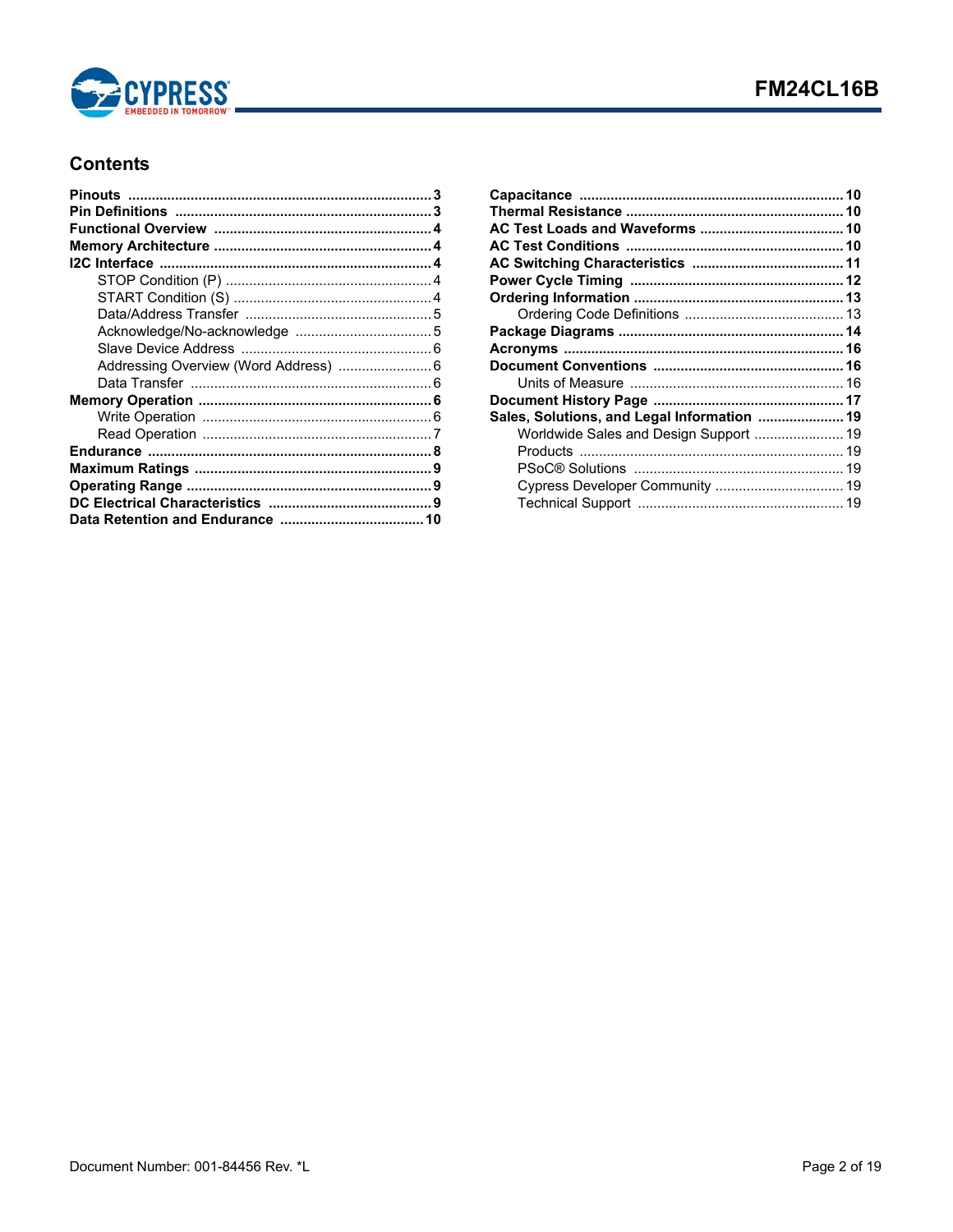



# <span id="page-2-2"></span><span id="page-2-0"></span>**Pinouts**

#### **Figure 1. 8-pin SOIC pinout**



# <span id="page-2-1"></span>**Pin Definitions**

| <b>Pin Name</b>              | I/O Type     | <b>Description</b>                                                                                                                                                                                                                                                                                                                                                 |
|------------------------------|--------------|--------------------------------------------------------------------------------------------------------------------------------------------------------------------------------------------------------------------------------------------------------------------------------------------------------------------------------------------------------------------|
| <b>SDA</b>                   | Input/Output | Serial Data/Address. This is a bi-directional pin for the I <sup>2</sup> C interface. It is open-drain and is intended<br>to be wire-AND'd with other devices on the $l2C$ bus. The input buffer incorporates a Schmitt trigger for<br>noise immunity and the output driver includes slope control for falling edges. An external pull-up resistor<br>is required. |
| SCL                          | Input        | <b>Serial Clock</b> . The serial clock pin for the $I^2C$ interface. Data is clocked out of the device on the falling<br>edge, and into the device on the rising edge.                                                                                                                                                                                             |
| <b>WP</b>                    | Input        | <b>Write Protect.</b> When tied to $V_{DD}$ , addresses in the entire memory map will be write-protected. When<br>WP is connected to ground, all addresses are write enabled. This pin is pulled down internally.                                                                                                                                                  |
| $V_{SS}$                     |              | Power supply Ground for the device. Must be connected to the ground of the system.                                                                                                                                                                                                                                                                                 |
| V <sub>DD</sub>              |              | Power supply   Power supply input to the device.                                                                                                                                                                                                                                                                                                                   |
| NC.                          | NC.          | No Connect. Die pads are not connected to the package pin.                                                                                                                                                                                                                                                                                                         |
| <b>EXPOSED</b><br><b>PAD</b> | No connect   | The EXPOSED PAD on the bottom of 8-pin DFN package is not connected to the die. The EXPOSED<br>PAD should not be soldered on the PCB.                                                                                                                                                                                                                              |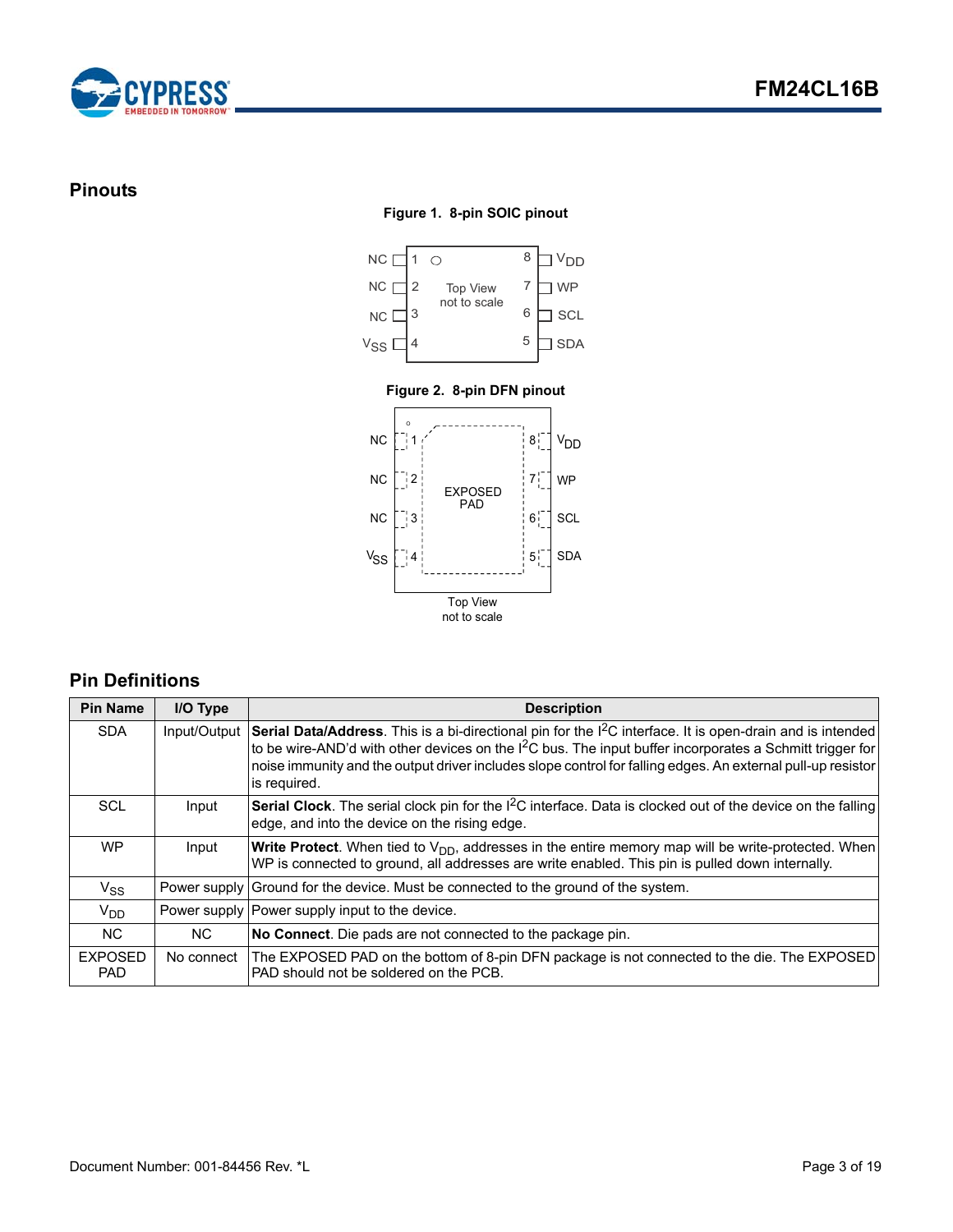

## <span id="page-3-0"></span>**Functional Overview**

The FM24CL16B is a serial F-RAM memory. The memory array is logically organized as 2,048 × 8 bits and is accessed using an industry-standard I<sup>2</sup>C interface. The functional operation of the F-RAM is similar to serial  $(I^2C)$  EEPROM. The major difference between the FM24CL16B and a serial  $(I<sup>2</sup>C)$  EEPROM with the same pinout is the F-RAM's superior write performance, high endurance, and low power consumption.

## <span id="page-3-1"></span>**Memory Architecture**

When accessing the FM24CL16B, the user addresses 2K locations of eight data bits each. These eight data bits are shifted in or out serially. The addresses are accessed using the  $1^2C$ protocol, which includes a slave address (to distinguish other non-memory devices), a row address, and a segment address. The row address consists of 8-bits that specify one of the 256 rows. The 3-bit segment address specifies one of the 8 segments within each row. The complete address of 11-bits specifies each byte address uniquely.

The access time for the memory operation is essentially zero, beyond the time needed for the serial protocol. That is, the memory is read or written at the speed of the  $I^2C$  bus. Unlike a serial  $(I^2C)$  EEPROM, it is not necessary to poll the device for a ready condition because writes occur at bus speed. By the time a new bus transaction can be shifted into the device, a write operation is complete. This is explained in more detail in the interface section.

Note that the FM24CL16B contains no power management circuits other than a simple internal power-on reset. It is the user's responsibility to ensure that  $V_{DD}$  is within data sheet tolerances to prevent incorrect operation.

# <span id="page-3-2"></span>**I 2C Interface**

The FM24CL16B employs a bi-directional  $1<sup>2</sup>C$  bus protocol using few pins or board space. [Figure 3](#page-3-5) illustrates a typical system configuration using the FM24CL16B in a microcontroller-based system. The industry standard  $I<sup>2</sup>C$  bus is familiar to many users but is described in this section.

By convention, any device that is sending data onto the bus is the transmitter while the target device for this data is the receiver. The device that is controlling the bus is the master. The master is responsible for generating the clock signal for all operations. Any device on the bus that is being controlled is a slave. The FM24CL16B is always a slave device.

The bus protocol is controlled by transition states in the SDA and SCL signals. There are four conditions including START, STOP, data bit, or acknowledge. [Figure 4 on page 5](#page-4-2) and [Figure 5 on](#page-4-3) [page 5](#page-4-3) illustrates the signal conditions that specify the four states. Detailed timing diagrams are shown in the electrical specifications section.

#### Figure 3. System Configuration using Serial (I<sup>2</sup>C) nvSRAM

<span id="page-3-5"></span>

#### <span id="page-3-3"></span>**STOP Condition (P)**

A STOP condition is indicated when the bus master drives SDA from LOW to HIGH while the SCL signal is HIGH. All operations using the FM24CL16B should end with a STOP condition. If an operation is in progress when a STOP is asserted, the operation will be aborted. The master must have control of SDA in order to assert a STOP condition.

#### <span id="page-3-4"></span>**START Condition (S)**

A START condition is indicated when the bus master drives SDA from HIGH to LOW while the SCL signal is HIGH. All commands should be preceded by a START condition. An operation in progress can be aborted by asserting a START condition at any time. Aborting an operation using the START condition will ready the FM24CL16B for a new operation.

If during operation the power supply drops below the specified  $V<sub>DD</sub>$  minimum, the system should issue a START condition prior to performing another operation.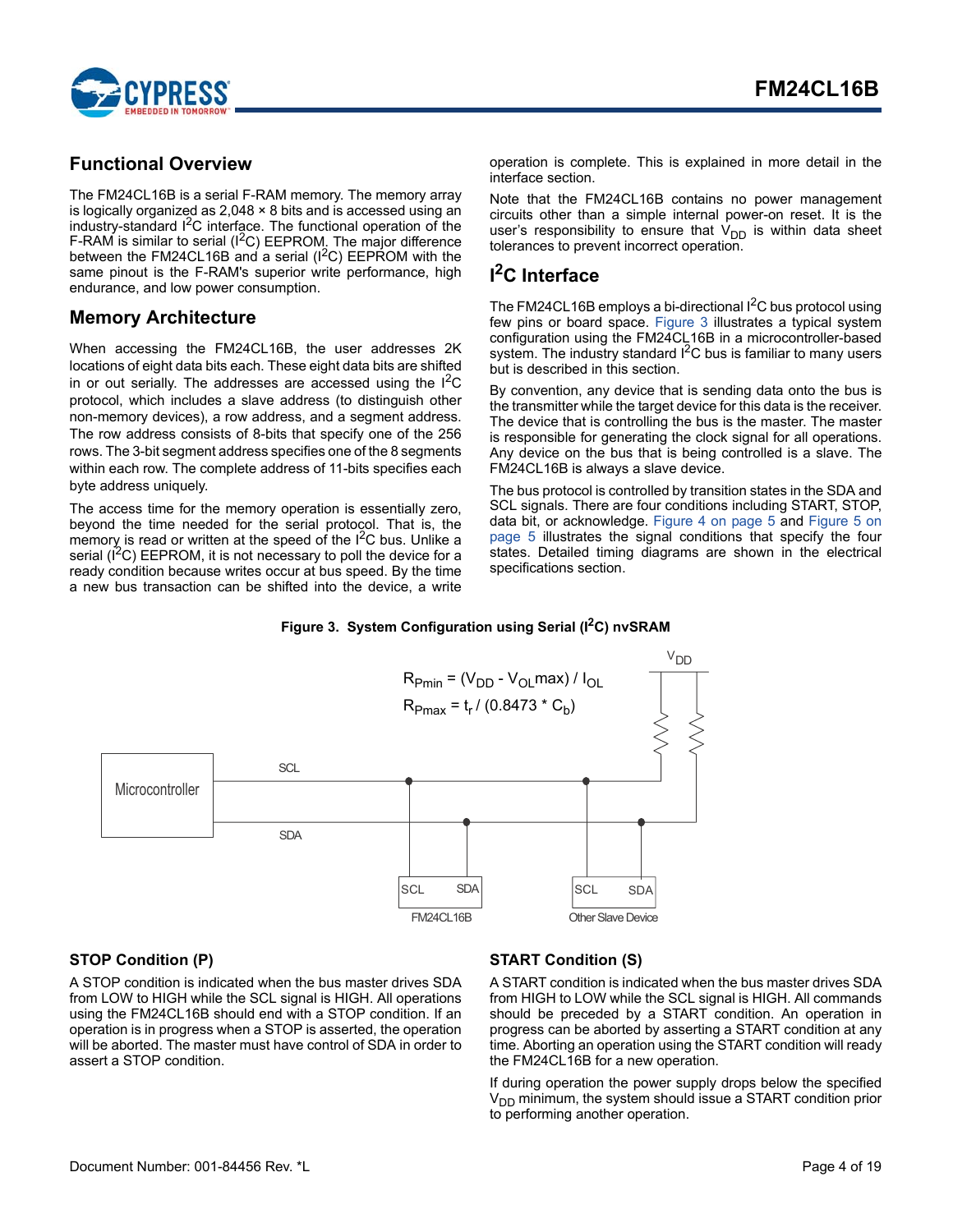

<span id="page-4-2"></span>



<span id="page-4-3"></span>

#### <span id="page-4-0"></span>**Data/Address Transfer**

All data transfers (including addresses) take place while the SCL signal is HIGH. Except under the two conditions described above, the SDA signal should not change while SCL is HIGH.

#### <span id="page-4-1"></span>**Acknowledge/No-acknowledge**

The acknowledge takes place after the 8th data bit has been transferred in any transaction. During this state the transmitter should release the SDA bus to allow the receiver to drive it. The receiver drives the SDA signal LOW to acknowledge receipt of the byte. If the receiver does not drive SDA LOW, the condition is a no-acknowledge and the operation is aborted.

The receiver would fail to acknowledge for two distinct reasons. First is that a byte transfer fails. In this case, the no-acknowledge ceases the current operation so that the device can be addressed again. This allows the last byte to be recovered in the event of a communication error.

Second and most common, the receiver does not acknowledge to deliberately end an operation. For example, during a read operation, the FM24CL16B will continue to place data onto the bus as long as the receiver sends acknowledges (and clocks). When a read operation is complete and no more data is needed, the receiver must not acknowledge the last byte. If the receiver acknowledges the last byte, this will cause the FM24CL16B to attempt to drive the bus on the next clock while the master is sending a new command such as STOP.



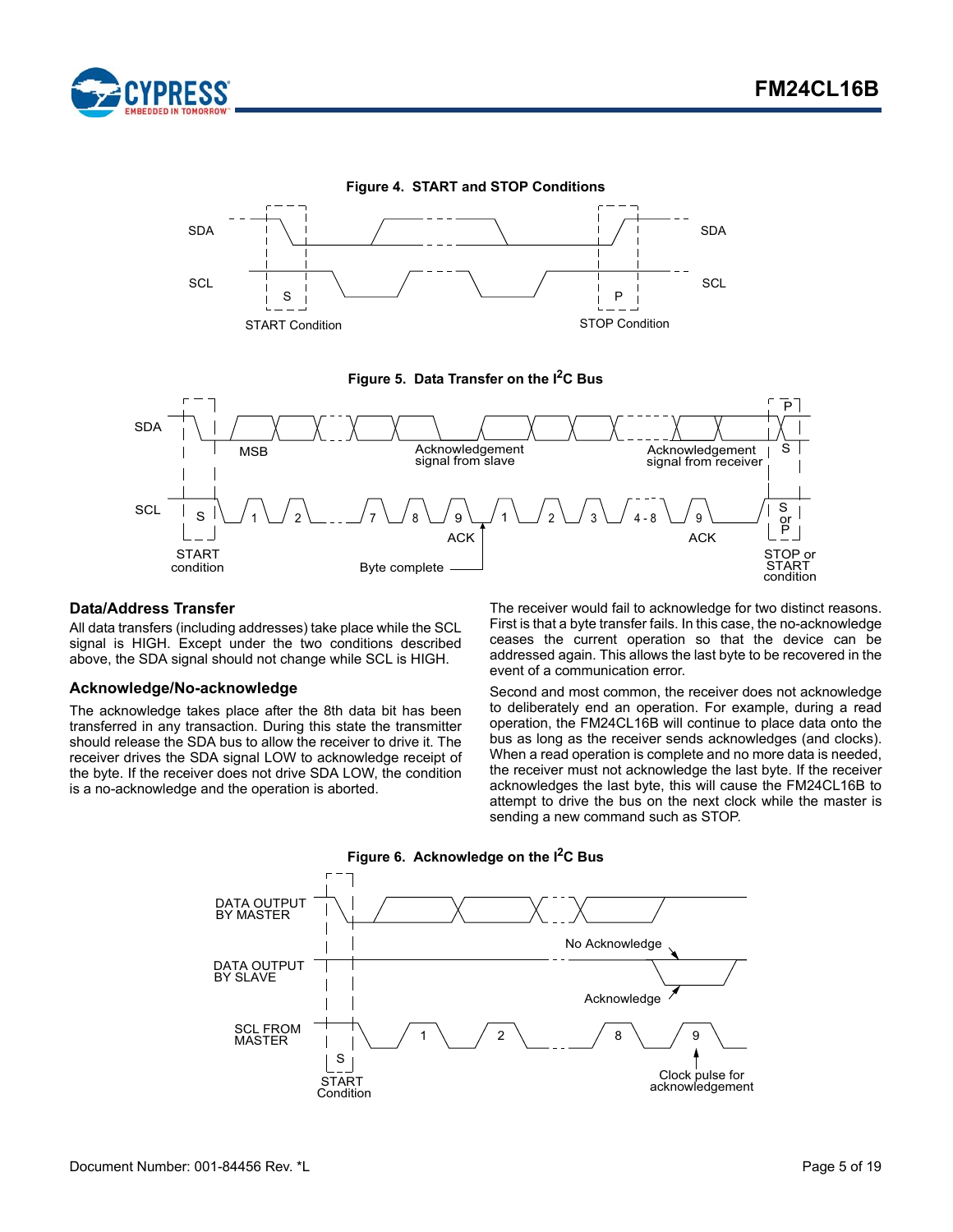

#### <span id="page-5-0"></span>**Slave Device Address**

The first byte that the FM24CL16B expects after a START condition is the slave address. As shown in [Figure 7](#page-5-6), the slave address contains the device type, the page of memory to be accessed, and a bit that specifies if the transaction is a read or a write.

Bits 7-4 are the device type and should be set to 1010b for the FM24CL16B. These bits allow other function types to reside on the  $I<sup>2</sup>C$  bus within an identical address range. Bits 3-1 are the page select. It specifies the 256-byte block of memory that is targeted for the current operation. Bit 0 is the read/write bit (R/W). R/W = '1' indicates a read operation and R/W = '0' indicates a write operation.

#### <span id="page-5-6"></span>**Figure 7. Memory Slave Device Address**



#### <span id="page-5-1"></span>**Addressing Overview (Word Address)**

After the FM24CL16B (as receiver) acknowledges the slave address, the master can place the word address on the bus for a write operation. The word address is the lower 8-bits of the address to be combined with the 3-bits page select to specify exactly the byte to be written. The complete 11-bit address is latched internally. No word address occurs for a read operation, though the 3-bit page select is latched internally. Reads always use the lower 8-bits that are held internally in the address latch. That is, reads always begin at the address following the previous access. A random read address can be loaded by doing a write operation as explained below.

After transmission of each data byte, just prior to the acknowledge, the FM24CL16B increments the internal address latch. This allows the next sequential byte to be accessed with no additional addressing. After the last address (7FFh) is reached, the address latch will roll over to 000h. There is no limit to the number of bytes that can be accessed with a single read or write operation.

#### <span id="page-5-2"></span>**Data Transfer**

<span id="page-5-5"></span>After the address bytes have been transmitted, data transfer between the bus master and the FM24CL16B can begin. For a read operation the FM24CL16B will place 8 data bits on the bus then wait for an acknowledge from the master. If the acknowledge occurs, the FM24CL16B will transfer the next sequential byte. If the acknowledge is not sent, the FM24CL16B will end the read operation. For a write operation, the FM24CL16B will accept 8 data bits from the master then send an acknowledge. All data transfer occurs MSB (most significant bit) first.

#### <span id="page-5-3"></span>**Memory Operation**

The FM24CL16B is designed to operate in a manner very similar to other  $I<sup>2</sup>C$  interface memory products. The major differences result from the higher performance write capability of F-RAM technology. These improvements result in some differences between the FM24CL16B and a similar configuration EEPROM during writes. The complete operation for both writes and reads is explained below.

#### <span id="page-5-4"></span>**Write Operation**

All writes begin with a slave address, then a word address. The bus master indicates a write operation by setting the LSB of the slave address (R/W bit) to a '0'. After addressing, the bus master sends each byte of data to the memory and the memory generates an acknowledge condition. Any number of sequential bytes may be written. If the end of the address range is reached internally, the address counter will wrap from 7FFh to 000h.

Unlike other nonvolatile memory technologies, there is no effective write delay with F-RAM. Since the read and write access times of the underlying memory are the same, the user experiences no delay through the bus. The entire memory cycle occurs in less time than a single bus clock. Therefore, any operation including read or write can occur immediately following a write. Acknowledge polling, a technique used with EEPROMs to determine if a write is complete is unnecessary and will always return a ready condition.

Internally, an actual memory write occurs after the 8th data bit is transferred. It will be complete before the acknowledge is sent. Therefore, if the user desires to abort a write without altering the memory contents, this should be done using START or STOP condition prior to the 8th data bit. The FM24CL16B uses no page buffering.

The memory array can be write-protected using the WP pin. Setting the WP pin to a HIGH condition  $(V_{DD})$  will write-protect all addresses. The FM24CL16B will not acknowledge data bytes that are written to protected addresses. In addition, the address counter will not increment if writes are attempted to these addresses. Setting WP to a LOW state  $(V_{SS})$  will disable the write protect. WP is pulled down internally.

[Figure 8](#page-5-5) and [Figure 9 on page 7](#page-6-1) below illustrate a single-byte and multiple-byte write cycles.



#### **Figure 8. Single-Byte Write**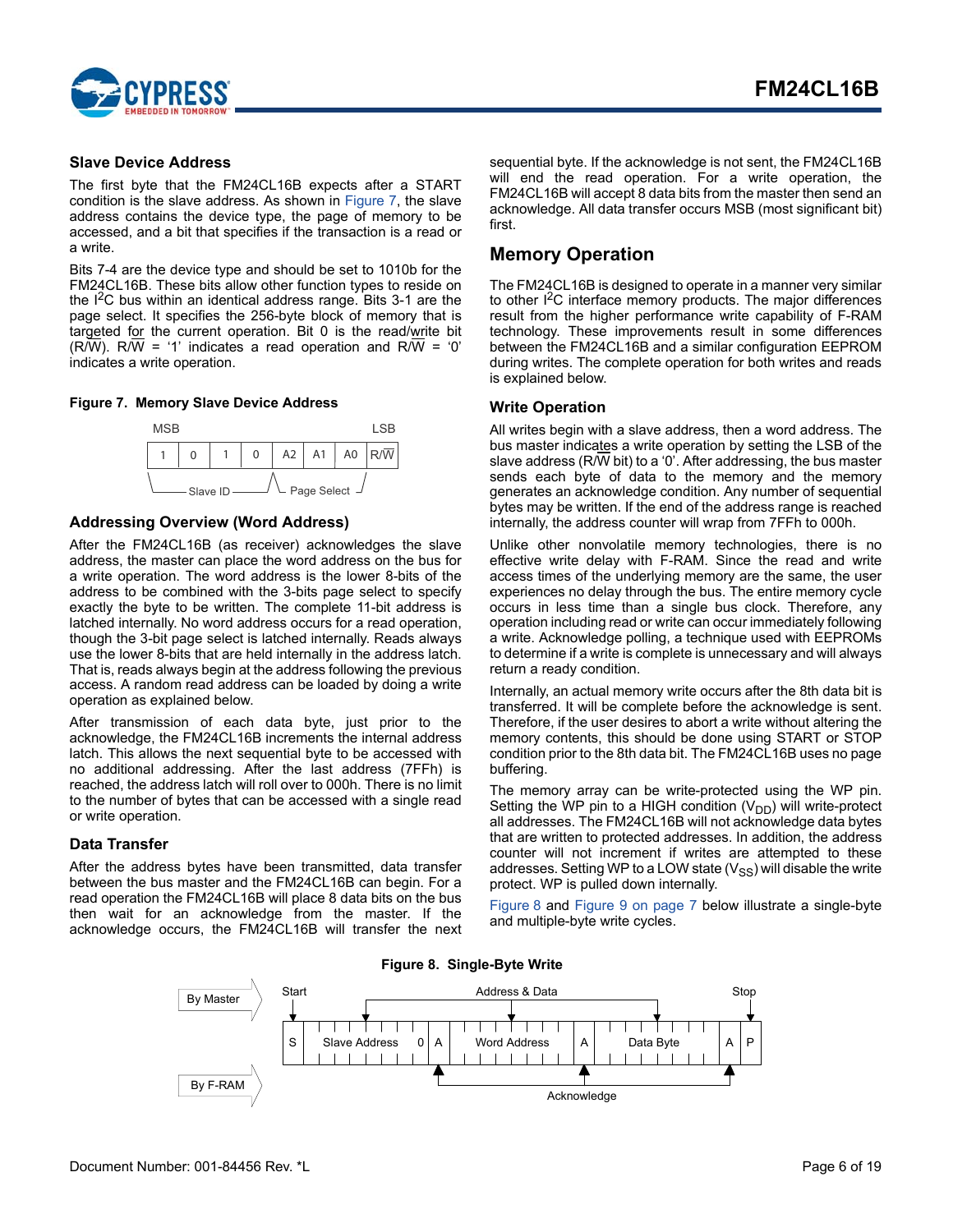

<span id="page-6-1"></span>

#### <span id="page-6-0"></span>**Read Operation**

There are two basic types of read operations. They are current address read and selective address read. In a current address read, the FM24CL16B uses the internal address latch to supply the lower 8 address bits. In a selective read, the user performs a procedure to set these lower address bits to a specific value.

#### *Current Address & Sequential Read*

As mentioned above the FM24CL16B uses an internal latch to supply the lower 8 address bits for a read operation. A current address read uses the existing value in the address latch as a starting place for the read operation. The system reads from the address immediately following that of the last operation.

To perform a current address read, the bus master supplies a slave address with the LSB set to a '1'. This indicates that a read operation is requested. The three page select bits in the slave address specifies the block of memory that is used for the read operation. After receiving the complete slave address, the FM24CL16B will begin shifting out data from the current address on the next clock. The current address is the 3-bits from the slave address combined with the 8-bits that were in the internal address latch.

Beginning with the current address, the bus master can read any number of bytes. Thus, a sequential read is simply a current address read with multiple byte transfers. After each byte the internal address counter will be incremented.

**Note** Each time the bus master acknowledges a byte, this indicates that the FM24CL16B should read out the next sequential byte.

There are four ways to properly terminate a read operation. Failing to properly terminate the read will most likely create a bus contention as the FM24CL16B attempts to read out additional data onto the bus. The four valid methods are:

- 1. The bus master issues a no-acknowledge in the 9th clock cycle and a STOP in the 10th clock cycle. This is illustrated in the diagrams below. This is preferred.
- 2. The bus master issues a no-acknowledge in the 9th clock cycle and a START in the 10th.
- 3. The bus master issues a STOP in the 9th clock cycle.
- 4. The bus master issues a START in the 9th clock cycle.

If the internal address reaches 7FFh, it will wrap around to 000h on the next read cycle. [Figure 10](#page-6-2) and [Figure 11](#page-6-3) below show the proper operation for current address reads.

<span id="page-6-3"></span><span id="page-6-2"></span>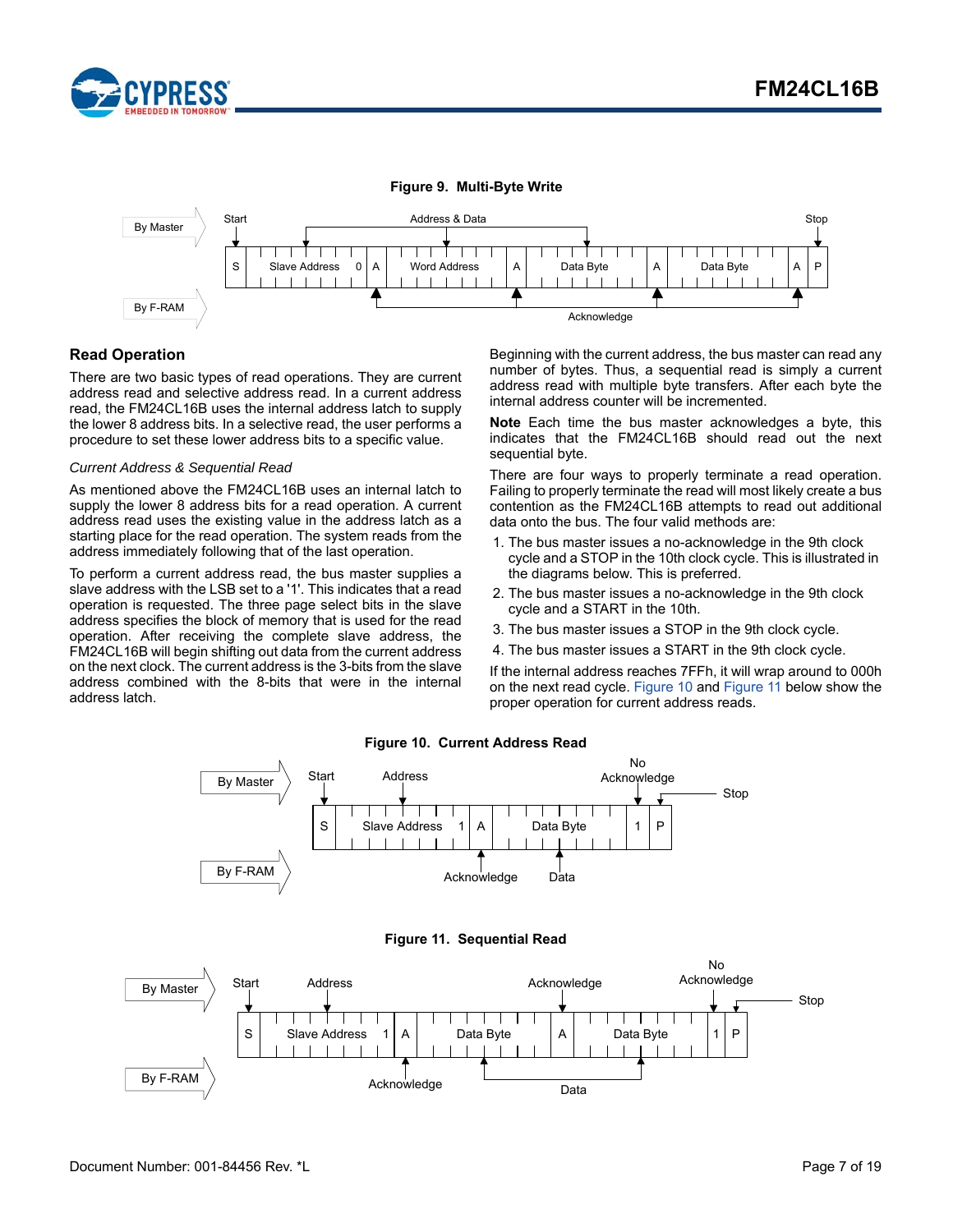

#### *Selective (Random) Read*

There is a simple technique that allows a user to select a random address location as the starting point for a read operation. This involves using the first two bytes of a write operation to set the internal address followed by subsequent read operations.

To perform a selective read, the bus master sends out the slave address with the LSB (R/W) set to 0. This specifies a write operation. According to the write protocol, the bus master then sends the word address byte that is loaded into the internal address latch. After the FM24CL16B acknowledges the word address, the bus master issues a START condition. This simultaneously aborts the write operation and allows the read command to be issued with the slave address LSB set to a '1'. The operation is now a current address read.

#### **Figure 12. Selective (Random) Read**



#### <span id="page-7-0"></span>**Endurance**

The FM24C16B internally operates with a read and restore mechanism. Therefore, endurance cycles are applied for each read or write cycle. The memory architecture is based on an array of rows and columns. Each read or write access causes an endurance cycle for an entire row. In the FM24C16B, a row is 64 bits wide. Every 8-byte boundary marks the beginning of a new row. Endurance can be optimized by ensuring frequently accessed data is located in different rows. Regardless, FRAM read and write endurance is effectively unlimited at the 1MHz  $I<sup>2</sup>C$ speed. Even at 3000 accesses per second to the same row, 10 years time will elapse before 1 trillion endurance cycles occur.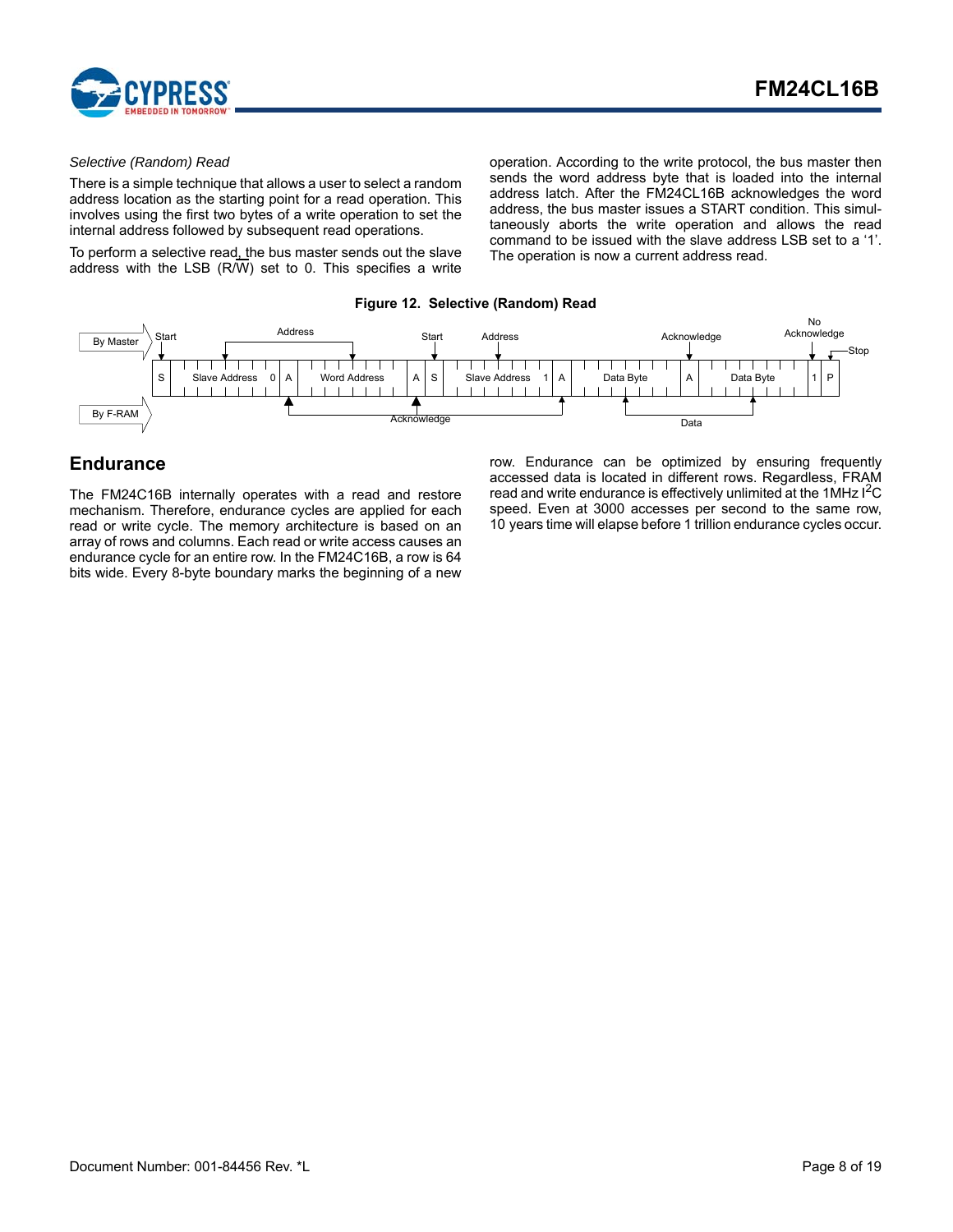

# <span id="page-8-0"></span>**Maximum Ratings**

Exceeding maximum ratings may shorten the useful life of the device. These user guidelines are not tested.

| Maximum accumulated storage time                                                          |
|-------------------------------------------------------------------------------------------|
| Ambient temperature                                                                       |
| Supply voltage on $V_{DD}$ relative to $V_{SS}$ -1.0 V to +5.0 V                          |
| Input voltage  -1.0 V to + 5.0 V and $V_{IN}$ < $V_{DD}$ + 1.0 V                          |
| DC voltage applied to outputs                                                             |
| Transient voltage (< 20 ns)<br>on any pin to ground potential  -2.0 V to $V_{DD}$ + 2.0 V |

| Package power dissipation capability                                                                                                     |  |
|------------------------------------------------------------------------------------------------------------------------------------------|--|
| Surface mount lead soldering temperature                                                                                                 |  |
| Electrostatic Discharge Voltage [1]<br>Human Body Model (AEC-Q100-002 Rev. E)  2 kV<br>Charged Device Model (AEC-Q100-011 Rev. B)  500 V |  |
|                                                                                                                                          |  |
| * Exception: The " $V_{IN}$ < $V_{DD}$ + 1.0 V" restriction does not apply<br>to the SCL and SDA inputs.                                 |  |

# <span id="page-8-1"></span>**Operating Range**

| Range      | <b>Ambient Temperature (TA)</b> | ∨nd             |
|------------|---------------------------------|-----------------|
| Industrial | $-40$ °C to +85 °C              | 2.7 V to 3.65 V |

# <span id="page-8-2"></span>**DC Electrical Characteristics**

Over the [Operating Range](#page-8-1)

| <b>Parameter</b>   | <b>Description</b>                                                       | <b>Test Conditions</b>                                                                 |                     | <b>Min</b>           | Typ $^{[2]}$ | <b>Max</b>          | <b>Unit</b> |
|--------------------|--------------------------------------------------------------------------|----------------------------------------------------------------------------------------|---------------------|----------------------|--------------|---------------------|-------------|
| V <sub>DD</sub>    | Power supply                                                             |                                                                                        |                     | 2.7                  | 3.3          | 3.65                | $\vee$      |
| $I_{DD}$           | Average V <sub>DD</sub> current                                          | SCL toggling                                                                           | $f_{SCL}$ = 100 kHz |                      |              | 100                 | μA          |
|                    |                                                                          | between<br>$V_{DD}$ – 0.3 V and $V_{SS}$ ,                                             | $f_{SCL}$ = 400 kHz |                      |              | 170                 | μA          |
|                    |                                                                          | other inputs $V_{SS}$ or<br>$V_{DD}$ – 0.3 V.                                          | $f_{SCL}$ = 1 MHz   |                      |              | 300                 | μA          |
| $I_{SB}$           | Standby current                                                          | SCL = SDA = $V_{DD}$ . All other inputs $V_{SS}$<br>or $V_{DD}$ . Stop command issued. |                     |                      | 3            | 6                   | μA          |
| $I_{LI}$           | Input leakage current<br>$V_{SS} \leq V_{IN} \leq V_{DD}$<br>(Except WP) |                                                                                        |                     | $-1$                 |              | $+1$                | μA          |
|                    | Input leakage current<br>$V_{SS} \leq V_{IN} \leq V_{DD}$<br>(for WP)    |                                                                                        |                     | $-1$                 |              | $+100$              | μA          |
| $I_{LO}$           | Output leakage current                                                   | $V_{SS} \leq V_{IN} \leq V_{DD}$                                                       |                     | $-1$                 |              | $+1$                | μA          |
| $V_{\text{IH}}$    | Input HIGH voltage                                                       |                                                                                        |                     | $0.7 \times V_{DD}$  |              | $V_{DD}$ + 0.3      | $\vee$      |
| $V_{IL}$           | Input LOW voltage                                                        |                                                                                        |                     | $-0.3$               |              | $0.3 \times V_{DD}$ | $\vee$      |
| $V_{OL}$           | Output LOW voltage                                                       | $I_{OL}$ = 3 mA                                                                        |                     |                      |              | 0.4                 | $\vee$      |
| $R_{\rm in}^{[3]}$ | Input resistance (WP)                                                    | For $V_{IN} = V_{IL (Max)}$                                                            |                     | 40                   |              |                     | $k\Omega$   |
|                    |                                                                          | For $V_{IN} = V_{IH (Min)}$                                                            |                     | 1                    |              | —                   | $M\Omega$   |
| $ V_{HYS}^{[4]} $  | Input Hysteresis                                                         |                                                                                        |                     | $0.05 \times V_{DD}$ |              |                     | $\vee$      |

#### **Notes**

<span id="page-8-3"></span>

<span id="page-8-5"></span>4. These parameters are guaranteed by design and are not tested.

<span id="page-8-6"></span><sup>1.</sup> Electrostatic Discharge voltages specified in the datasheet are the JEDEC standard limits used for qualifying the device. To know the maximum value device passes<br>for, please refer to the [device qualification report](http://www.cypress.com/documentation/qualification-reports/qtp-130104-aec-q100-grade-3-qual-report-b-w-serial-f-ram-family) avai

<span id="page-8-4"></span><sup>2.</sup> Typical values are at 25 °C, V<sub>DD</sub> = V<sub>DD</sub> (typ). Not 100% tested.<br>3. The input pull-down circuit is strong (40 kΩ) when the input voltage is below V<sub>IL</sub> and weak (1 MΩ) when the input voltage is above V<sub>IH</sub>.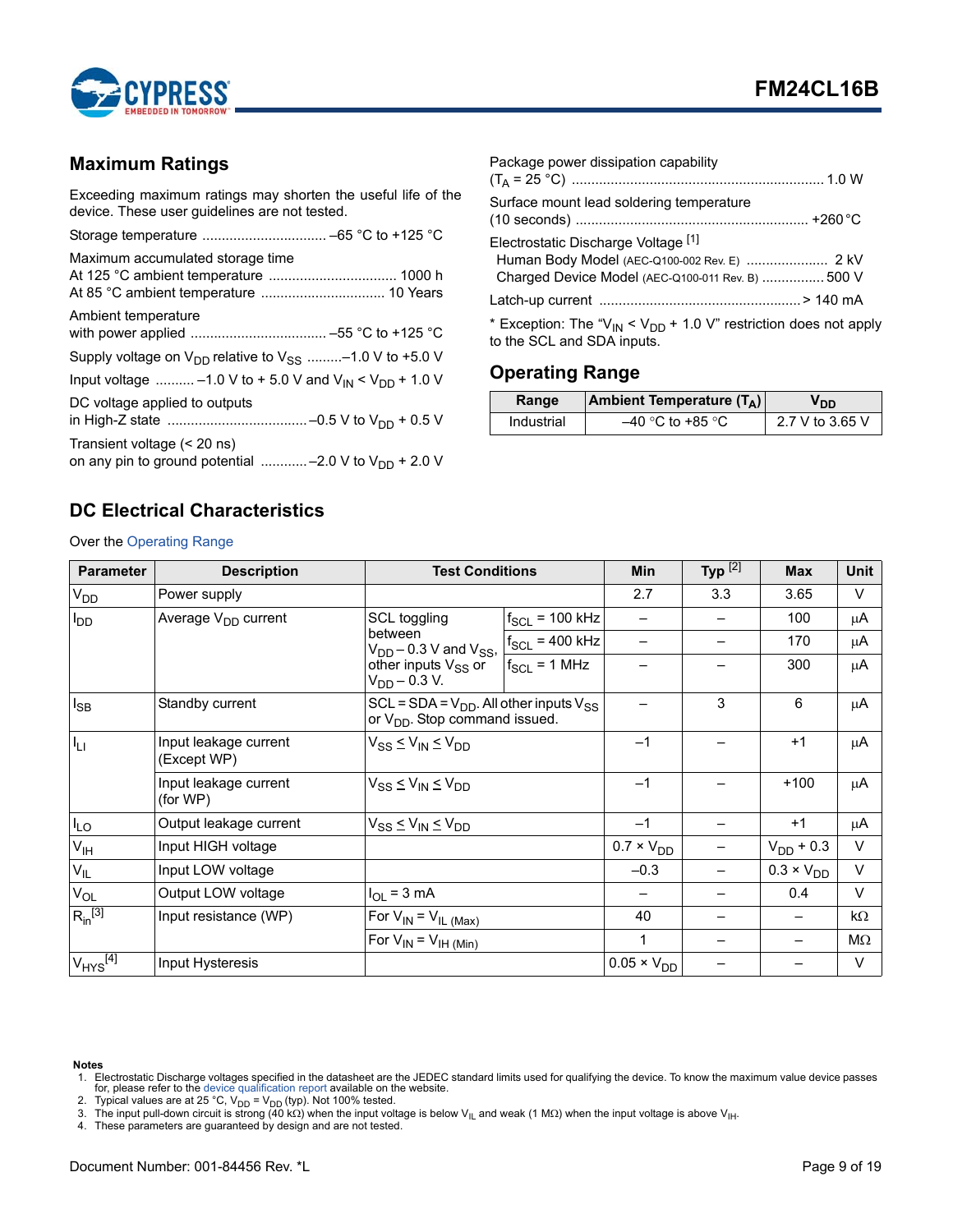

# <span id="page-9-0"></span>**Data Retention and Endurance**

| <b>Parameter</b> | <b>Description</b> | <b>Test condition</b>      | <b>Min</b> | <b>Max</b> | <b>Unit</b> |
|------------------|--------------------|----------------------------|------------|------------|-------------|
| $T_{DR}$         | IData retention    | $T_A$ = 85 °C              | 10         | -          | Years       |
|                  |                    | $IT_A = 75 °C$             | 38         |            |             |
|                  |                    | $T_A = 65 °C$              | 151        |            |             |
| $N_{\rm C}$      | <b>IEndurance</b>  | Over operating temperature | $10^{14}$  |            | Cycles      |

# <span id="page-9-1"></span>**Capacitance**

| Parameter <sup>[5]</sup> | <b>Test Conditions</b><br><b>Description</b> |                                                   | Max | Unit |
|--------------------------|----------------------------------------------|---------------------------------------------------|-----|------|
| $c_{\rm o}$              | Output pin capacitance (SDA)                 | $T_A = 25 °C$ , f = 1 MHz, $V_{DD} = V_{DD}(typ)$ |     | pF   |
| <b>C</b>                 | Input pin capacitance                        |                                                   |     | pF   |

# <span id="page-9-2"></span>**Thermal Resistance**

| Parameter <sup>[5]</sup> | <b>Description</b>                          | <b>Test Conditions</b>                                                           | 8-pin SOIC | 8-pin DFN | Unit i        |
|--------------------------|---------------------------------------------|----------------------------------------------------------------------------------|------------|-----------|---------------|
| $\Theta_{JA}$            | Thermal resistance<br>(junction to ambient) | Test conditions follow standard<br>testl<br>methods and procedures for measuring | 147        | 28        | $\degree$ C/W |
| $ \Theta_{\text{JC}} $   | Thermal resistance<br>(junction to case)    | thermal impedance, per EIA/JESD51.                                               | 47         | 30        | $\degree$ C/W |

# <span id="page-9-6"></span><span id="page-9-3"></span>**AC Test Loads and Waveforms**





# <span id="page-9-4"></span>**AC Test Conditions**

<span id="page-9-5"></span><sup>5.</sup> These parameters are guaranteed by design and are not tested.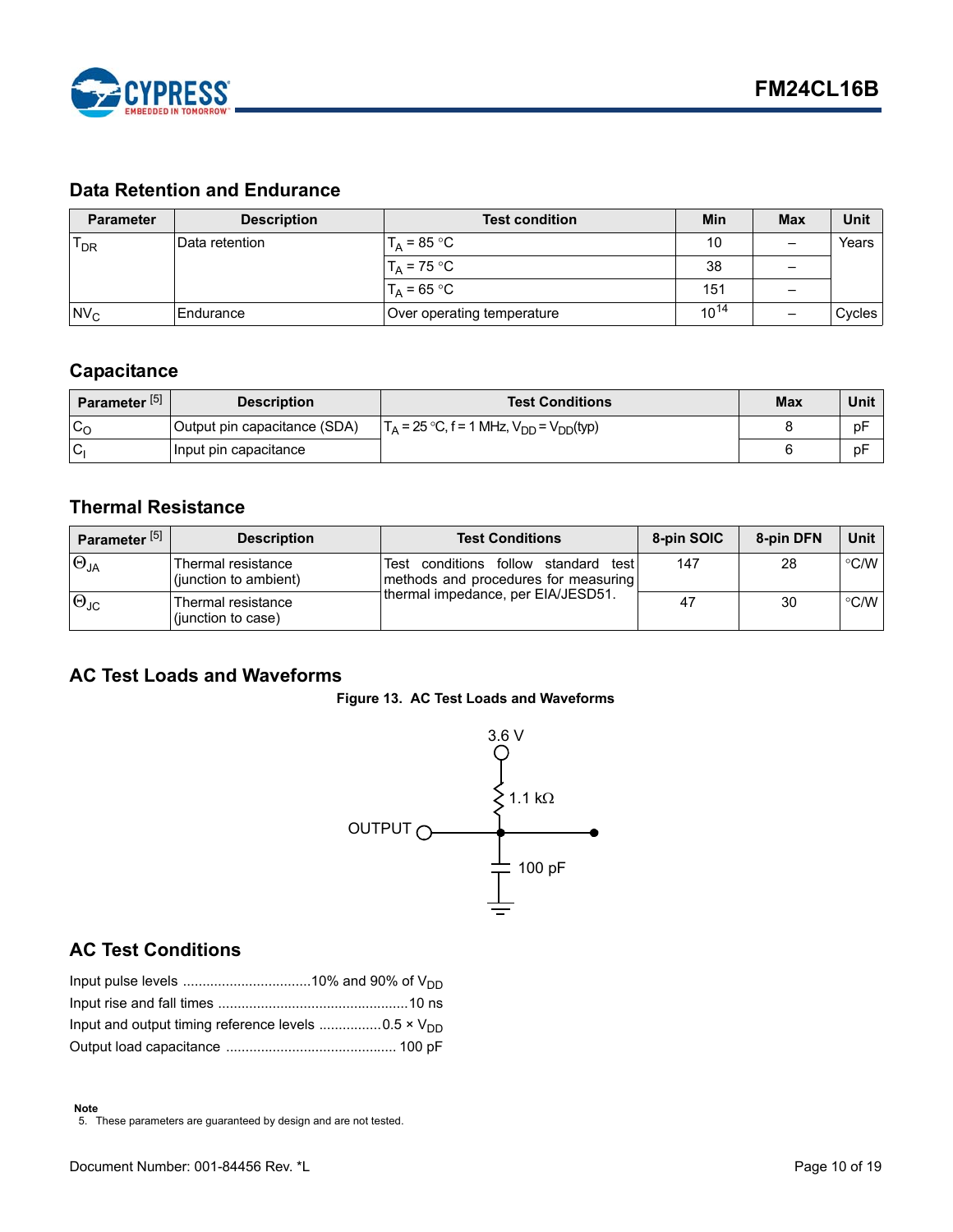

# <span id="page-10-0"></span>**AC Switching Characteristics**

#### Over the [Operating Range](#page-8-1)

| Parameter <sup>[6]</sup>           |                          |                                               |     |            |                          |                          |                          |                          |             |
|------------------------------------|--------------------------|-----------------------------------------------|-----|------------|--------------------------|--------------------------|--------------------------|--------------------------|-------------|
| <b>Cypress</b><br><b>Parameter</b> | Alt.<br><b>Parameter</b> | <b>Min</b><br><b>Description</b>              |     | <b>Max</b> | Min                      | <b>Max</b>               | Min                      | <b>Max</b>               | <b>Unit</b> |
| $f_{\text{SCL}}^{[7]}$             |                          | SCL clock frequency                           |     | 0.1        | $\overline{\phantom{0}}$ | 0.4                      |                          | 1.0                      | <b>MHz</b>  |
| $t_{\mathsf{SU};\,\mathsf{STA}}$   |                          | Start condition setup for repeated Start      | 4.7 | —          | 0.6                      | —                        | 0.25                     |                          | μs          |
| <sup>t</sup> HD;STA                |                          | Start condition hold time                     | 4.0 | —          | 0.6                      | $\overline{\phantom{0}}$ | 0.25                     | $\overline{\phantom{0}}$ | μs          |
| t <sub>LOW</sub>                   |                          | Clock LOW period                              | 4.7 | -          | 1.3                      | —                        | 0.6                      | ۳                        | $\mu s$     |
| <sup>t</sup> HIGH                  |                          | Clock HIGH period                             | 4.0 | —          | 0.6                      | —                        | 0.4                      | -                        | μs          |
| t <sub>SU;DAT</sub>                | t <sub>SU;DATA</sub>     | Data in setup                                 | 250 | —          | 100                      | -                        | 100                      |                          | ns          |
| <sup>t</sup> HD;DAT                | <sup>I</sup> HD;DATA     | Data in hold                                  | 0   | —          | 0                        | —                        | 0                        | -                        | ns          |
| $t_{DH}$                           |                          | Data output hold (from SCL $@V_{\text{II}}$ ) | 0   |            | 0                        |                          | 0                        |                          | ns          |
| $t_R^{[8]}$                        | $t_{r}$                  | Input rise time                               | -   | 1000       |                          | 300                      | $\overline{\phantom{0}}$ | 300                      | ns          |
| $t_F^{[8]}$                        | $t_{\rm f}$              | Input fall time                               |     | 300        | $\overline{\phantom{0}}$ | 300                      | —                        | 100                      | ns          |
| t <sub>SU;STO</sub>                |                          | STOP condition setup                          | 4.0 | —          | 0.6                      | -                        | 0.25                     | $\overline{\phantom{0}}$ | μs          |
| $t_{AA}$                           | <sup>t</sup> VD;DATA     | SCL LOW to SDA Data Out Valid                 |     | 3          | $\overline{\phantom{0}}$ | 0.9                      | —                        | 0.55                     | μs          |
| t <sub>BUF</sub>                   |                          | Bus free before new transmission              | 4.7 | —          | 1.3                      | —                        | 0.5                      |                          | μs          |
| $t_{SP}$                           |                          | Noise suppression time constant on SCL, SDA   |     | 50         |                          | 50                       |                          | 50                       | ns          |

**Figure 14. Read Bus Timing Diagram**





#### **Notes**

- <span id="page-10-1"></span>6. Test conditions assume signal transition time of 10 ns or less, timing reference levels of V<sub>DD</sub>/2, input pulse levels of 0 to V<sub>DD</sub>(typ), and output loading of the specified l<sub>OL</sub> and load capacitance shown in Figure
- <span id="page-10-2"></span>7. The speed-related specifications are guaranteed characteristic points along a continuous curve of operation from DC to f<sub>SCL</sub> (max).<br>8. These parameters are guaranteed by design and are not tested.
- <span id="page-10-3"></span>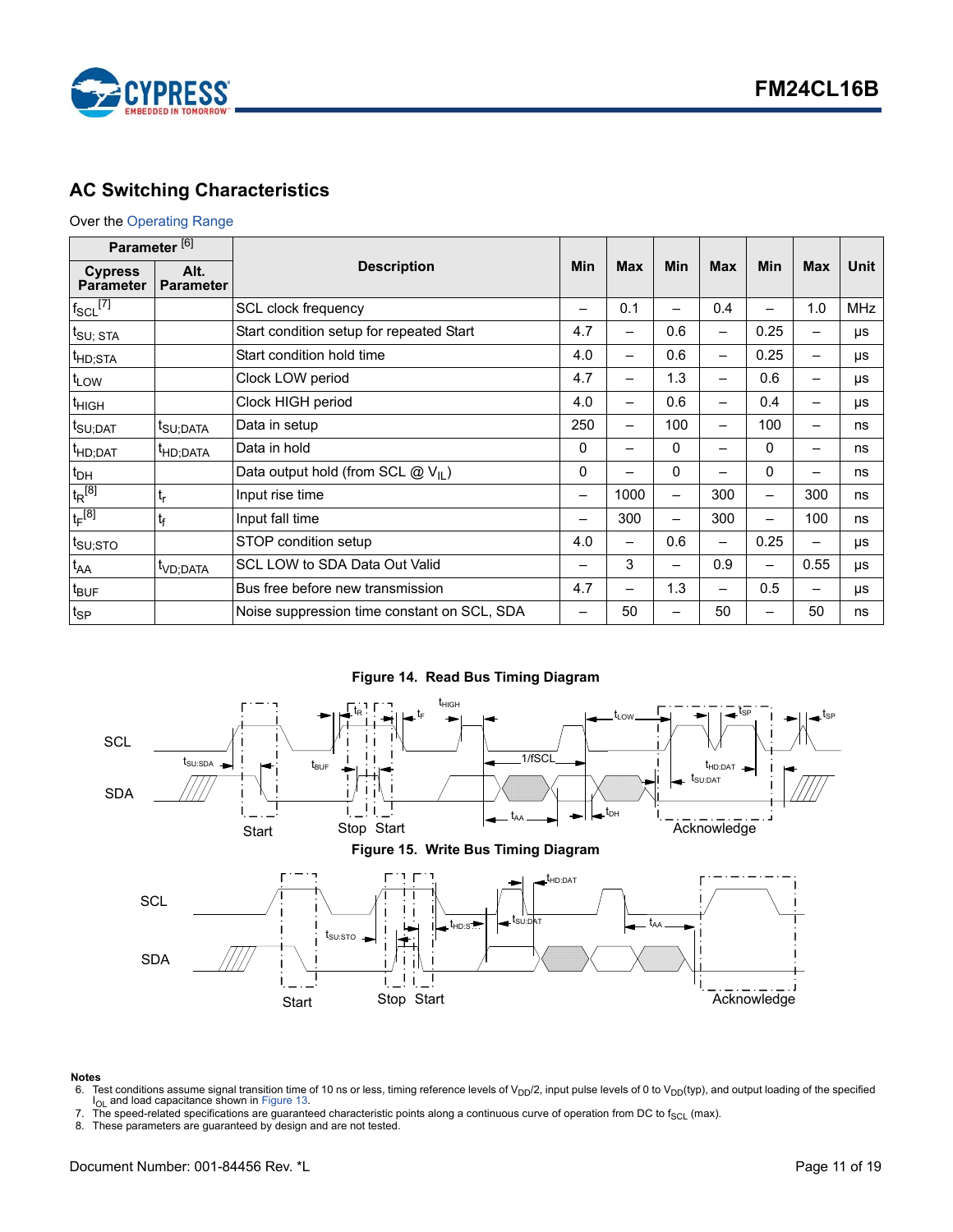

# <span id="page-11-0"></span>**Power Cycle Timing**

## Over the [Operating Range](#page-8-1)

| <b>Parameter</b> | <b>Description</b>                                         | Min | <b>Max</b> | Unit      |
|------------------|------------------------------------------------------------|-----|------------|-----------|
| t <sub>PU</sub>  | Power-up $V_{DD}(min)$ to first access (START condition)   |     |            | ms        |
| t <sub>PD</sub>  | Last access (STOP condition) to power-down $(V_{DD}(min))$ |     |            | μs        |
| $t_{VR}$ [9, 10] | IV <sub>DD</sub> power-up ramp rate                        | 30  |            | µs/V      |
| $t_{VF}$ [9, 10] | $V_{DD}$ power-down ramp rate                              | 30  |            | $\mu$ s/V |

#### **Figure 16. Power Cycle Timing**



<span id="page-11-2"></span>**Notes**<br>9. Slope measured at any point on the V<sub>DD</sub> waveform.<br>10. Guaranteed by design.

<span id="page-11-1"></span>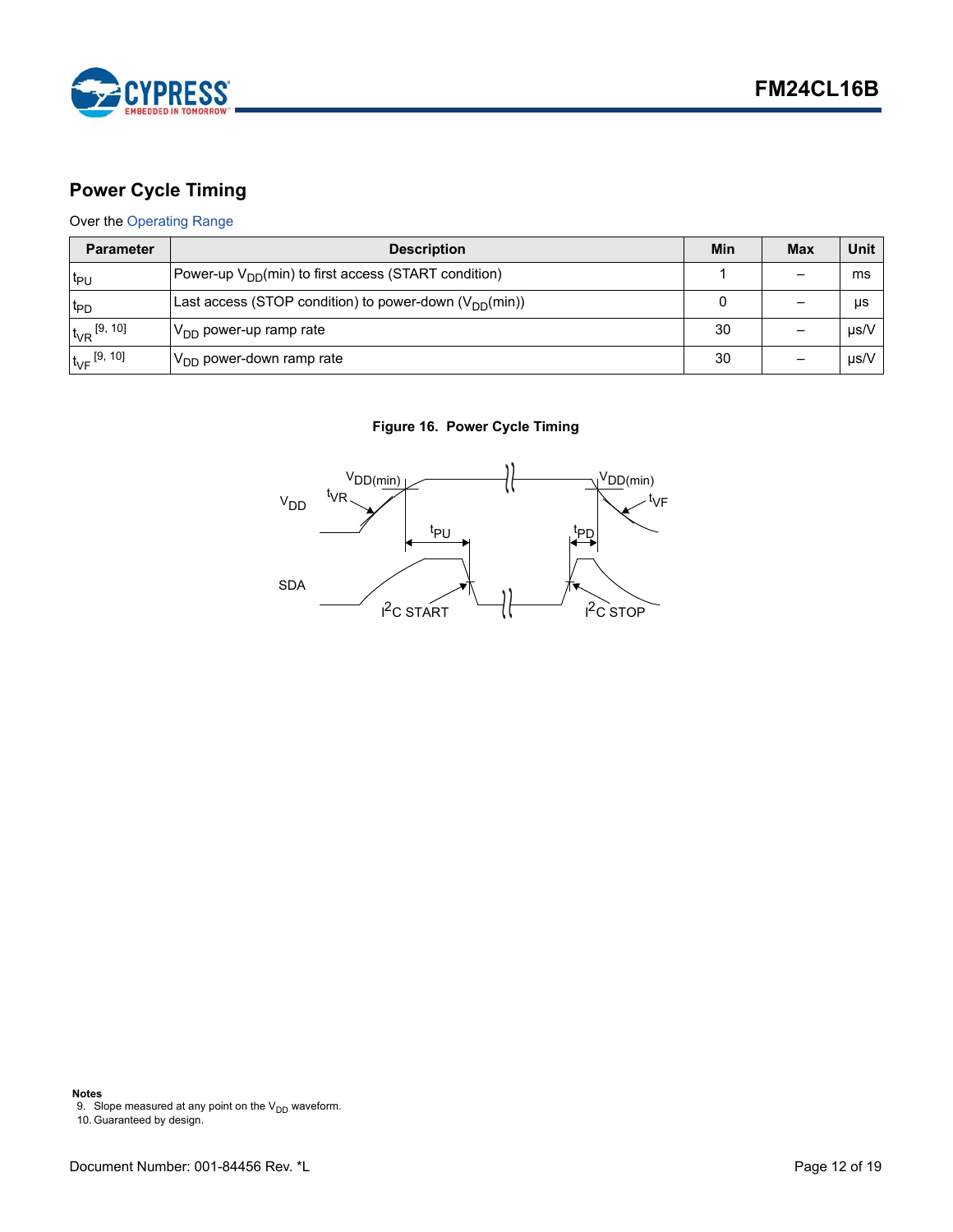

# <span id="page-12-0"></span>**Ordering Information**

| <b>Ordering Code</b> | Package<br><b>Diagram</b> | Package Type | <b>Operating</b><br>Range |
|----------------------|---------------------------|--------------|---------------------------|
| IFM24CL16B-G         | 51-85066                  | 8-pin SOIC   | Industrial                |
| IFM24CL16B-GTR       |                           |              |                           |
| IFM24CL16B-DG        | 001-85260 8-pin DFN       |              |                           |
| IFM24CL16B-DGTR      |                           |              |                           |

All these parts are Pb-free. Contact your local Cypress sales representative for availability of these parts.

#### <span id="page-12-1"></span>**Ordering Code Definitions**

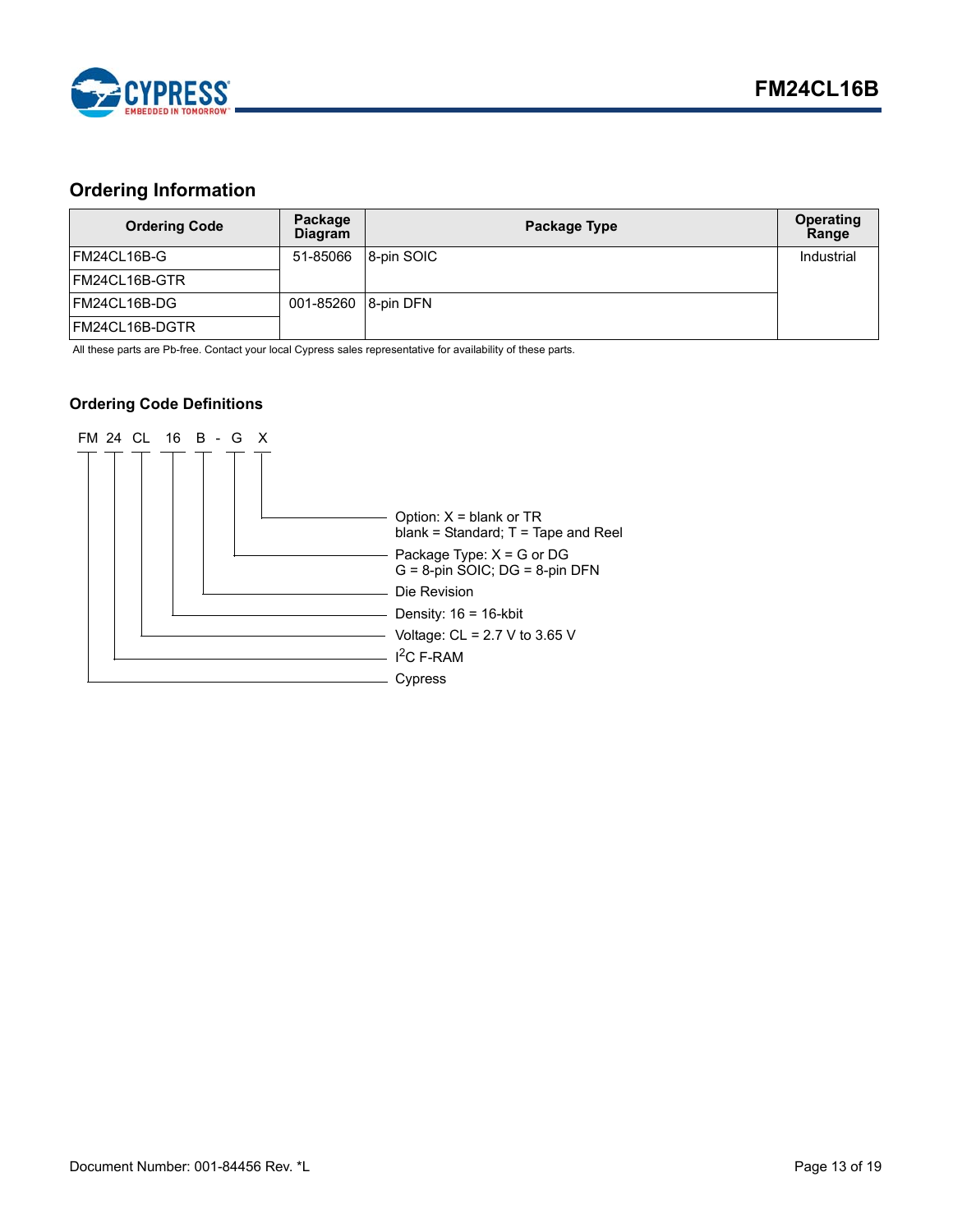

# <span id="page-13-0"></span>**Package Diagrams**

**Figure 17. 8-pin SOIC (150 Mils) Package Outline, 51-85066**

- 1. DIMENSIONS IN INCHES[MM] MIN.<br>MAX.
- 
- 2. PIN 1 ID IS OPTIONAL,<br>ROUND ON SINGLE LEADFRAME RECTANGULAR ON MATRIX LEADFRAME
- 3. REFERENCE JEDEC MS-012
- 4 PACKAGE WEIGHT 0 07gms

| PART#              |                     |  |  |  |
|--------------------|---------------------|--|--|--|
| S <sub>08</sub> 15 | <b>STANDARD PKG</b> |  |  |  |
| SZ08.15            | I FAD FRFF PKG      |  |  |  |
| SW8.15             | I FAD FRFF PKG      |  |  |  |





51-85066 \*I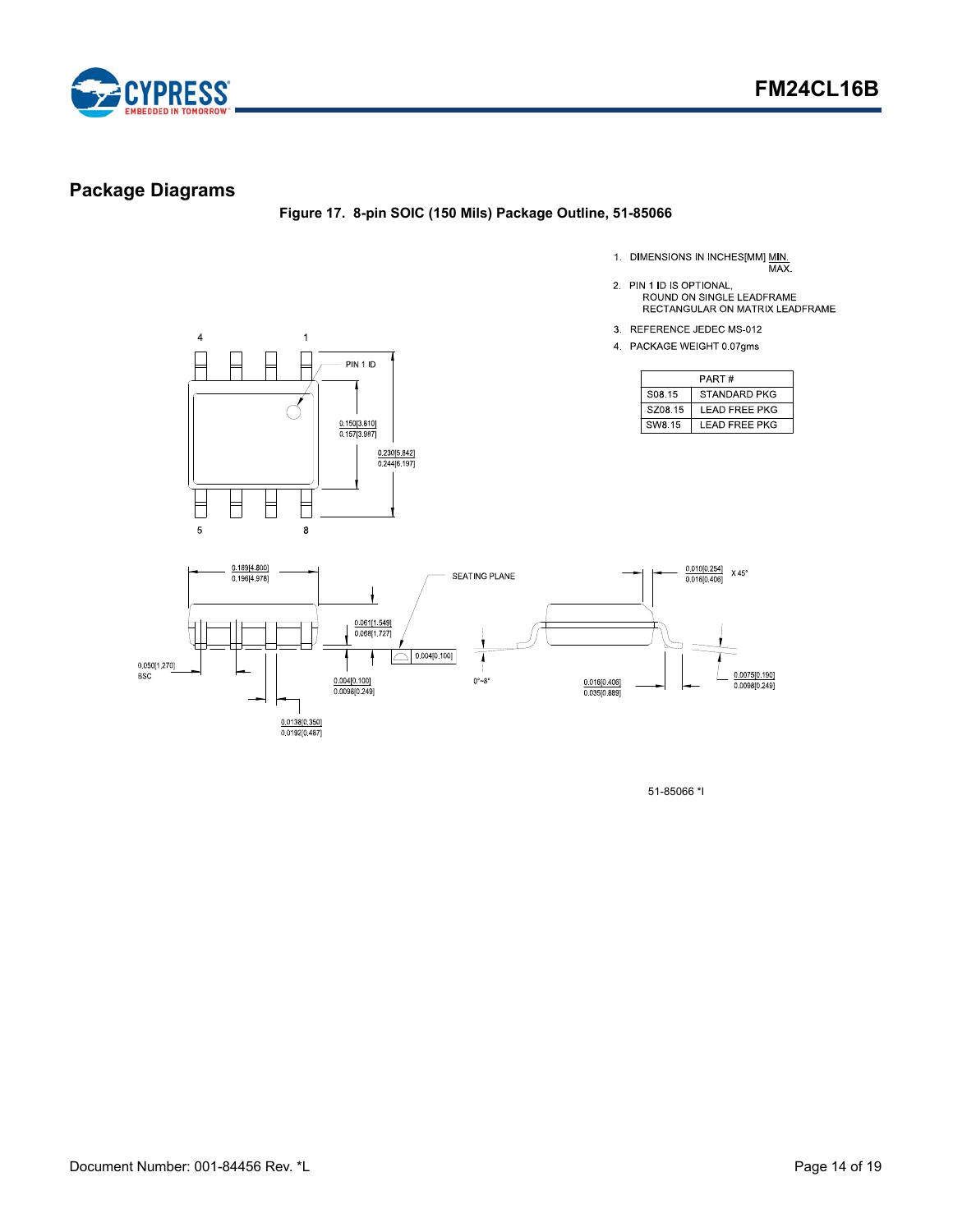

# **Package Diagrams** (continued)

**Figure 18. 8-pin DFN (4.0 × 4.5 × 0.8 mm) Package Outline, 001-85260**



001-85260 \*B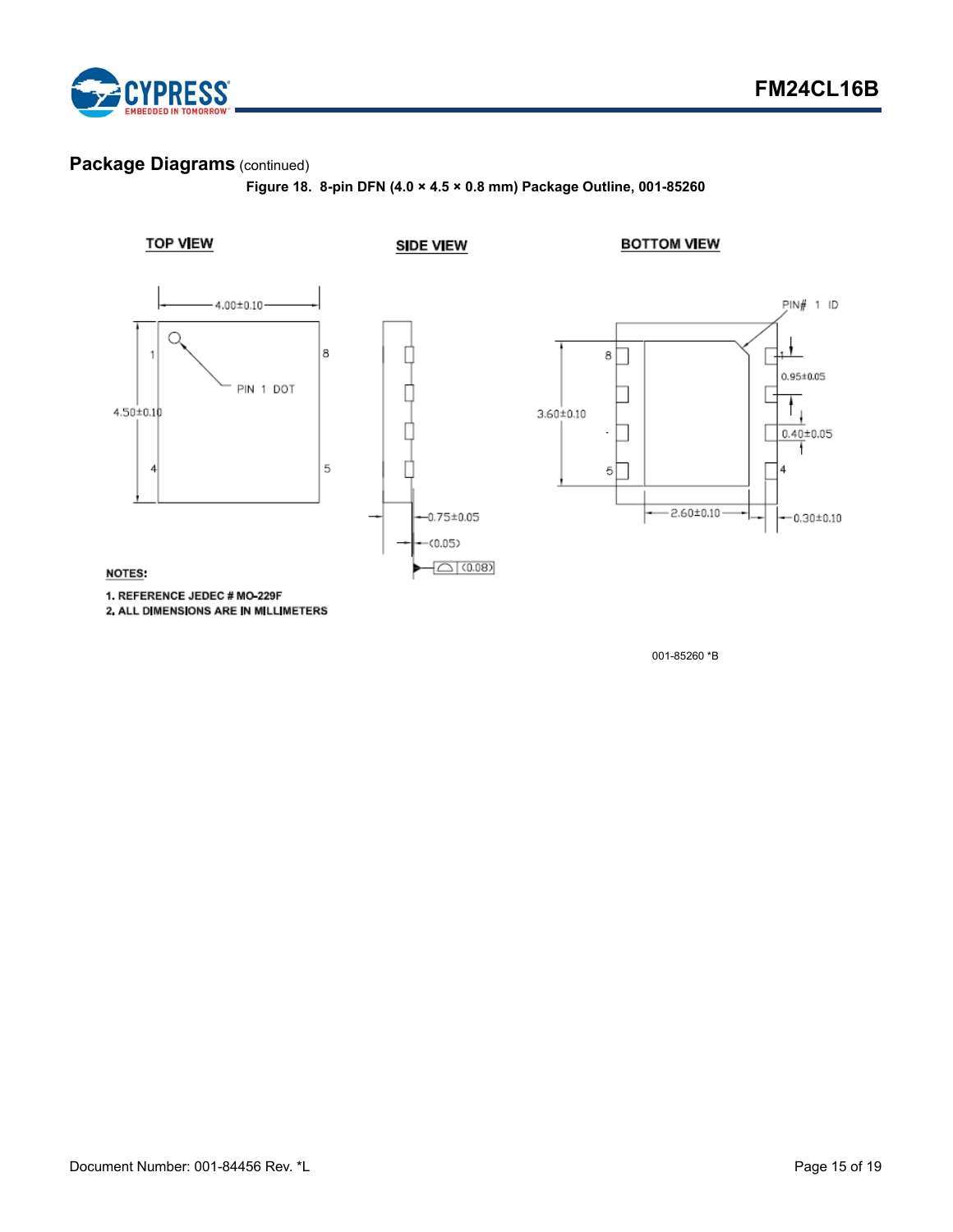

| Acronym      | <b>Description</b>                         |  |
|--------------|--------------------------------------------|--|
| <b>ACK</b>   | Acknowledge                                |  |
| <b>CMOS</b>  | Complementary Metal Oxide Semiconductor    |  |
| FIA          | Electronic Industries Alliance             |  |
| $I^2C$       | Inter-Integrated Circuit                   |  |
| I/O          | Input/Output                               |  |
| <b>JEDEC</b> | Joint Electron Devices Engineering Council |  |
| <b>LSB</b>   | Least Significant Bit                      |  |
| <b>MSB</b>   | Most Significant Bit                       |  |
| <b>NACK</b>  | No Acknowledge                             |  |
| <b>RoHS</b>  | <b>Restriction of Hazardous Substances</b> |  |
| R/W          | Read/Write                                 |  |
| <b>SCL</b>   | Serial Clock Line                          |  |
| <b>SDA</b>   | Serial Data Access                         |  |
| <b>SOIC</b>  | Small Outline Integrated Circuit           |  |
| <b>WP</b>    | <b>Write Protect</b>                       |  |
| <b>DFN</b>   | Dual Flat No-lead                          |  |

# <span id="page-15-0"></span>**Acronyms Document Conventions**

#### <span id="page-15-2"></span><span id="page-15-1"></span>**Units of Measure**

| <b>Symbol</b>  | <b>Unit of Measure</b> |  |  |  |
|----------------|------------------------|--|--|--|
| $\overline{C}$ | degree Celsius         |  |  |  |
| Hz             | hertz                  |  |  |  |
| Kb             | kilobit                |  |  |  |
| kHz            | kilohertz              |  |  |  |
| $k\Omega$      | kilohm                 |  |  |  |
| <b>MHz</b>     | megahertz              |  |  |  |
| $M\Omega$      | megaohm                |  |  |  |
| μA             | microampere            |  |  |  |
| $\mu$ s        | microsecond            |  |  |  |
| mA             | milliampere            |  |  |  |
| ms             | millisecond            |  |  |  |
| ns             | nanosecond             |  |  |  |
| Ω              | ohm                    |  |  |  |
| %              | percent                |  |  |  |
| pF             | picofarad              |  |  |  |
| V              | volt                   |  |  |  |
| W              | watt                   |  |  |  |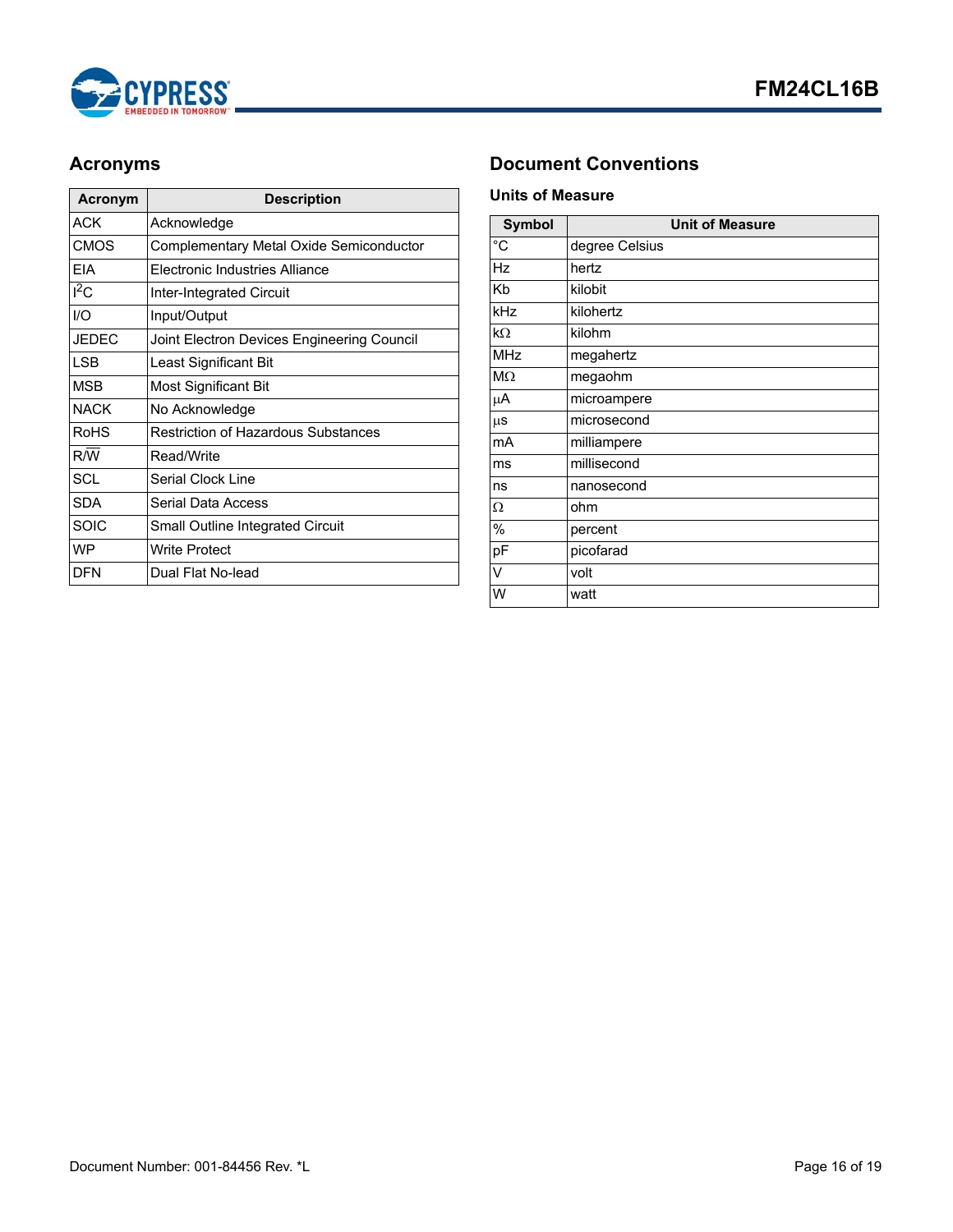

# <span id="page-16-0"></span>**Document History Page**

| Document Title: FM24CL16B, 16-Kbit (2K × 8) Serial (I <sup>2</sup> C) F-RAM |
|-----------------------------------------------------------------------------|
|                                                                             |

| Document Number: 001-84456 |         |                    |                                  |                                                                                                                                                                                                                                                                                                                                                                                                                                                                                                                                                                                                                                                                                                                                                                                                                                                                                                                                                                                                                                                                                                                                                                                                                                                                                                                                                                                                                                                                                                                                                   |
|----------------------------|---------|--------------------|----------------------------------|---------------------------------------------------------------------------------------------------------------------------------------------------------------------------------------------------------------------------------------------------------------------------------------------------------------------------------------------------------------------------------------------------------------------------------------------------------------------------------------------------------------------------------------------------------------------------------------------------------------------------------------------------------------------------------------------------------------------------------------------------------------------------------------------------------------------------------------------------------------------------------------------------------------------------------------------------------------------------------------------------------------------------------------------------------------------------------------------------------------------------------------------------------------------------------------------------------------------------------------------------------------------------------------------------------------------------------------------------------------------------------------------------------------------------------------------------------------------------------------------------------------------------------------------------|
| Rev.                       | ECN No. | Orig. of<br>Change | <b>Submission</b><br><b>Date</b> | <b>Description of Change</b>                                                                                                                                                                                                                                                                                                                                                                                                                                                                                                                                                                                                                                                                                                                                                                                                                                                                                                                                                                                                                                                                                                                                                                                                                                                                                                                                                                                                                                                                                                                      |
| $**$                       | 3902082 | <b>GVCH</b>        | 02/25/2013                       | New spec.                                                                                                                                                                                                                                                                                                                                                                                                                                                                                                                                                                                                                                                                                                                                                                                                                                                                                                                                                                                                                                                                                                                                                                                                                                                                                                                                                                                                                                                                                                                                         |
| *A                         | 3924523 | <b>GVCH</b>        | 03/07/2013                       | <b>Updated Power Cycle Timing:</b><br>Changed minimum value of $t_{PU}$ parameter from 10 ms to 1 ms.                                                                                                                                                                                                                                                                                                                                                                                                                                                                                                                                                                                                                                                                                                                                                                                                                                                                                                                                                                                                                                                                                                                                                                                                                                                                                                                                                                                                                                             |
| *B                         | 3996669 | <b>GVCH</b>        | 05/13/2013                       | Added Appendix A - Errata for FM24CL16B.                                                                                                                                                                                                                                                                                                                                                                                                                                                                                                                                                                                                                                                                                                                                                                                                                                                                                                                                                                                                                                                                                                                                                                                                                                                                                                                                                                                                                                                                                                          |
| $^\ast\mathrm{C}$          | 4045469 | <b>GVCH</b>        | 06/30/2013                       | All errata items are fixed and the errata is removed.                                                                                                                                                                                                                                                                                                                                                                                                                                                                                                                                                                                                                                                                                                                                                                                                                                                                                                                                                                                                                                                                                                                                                                                                                                                                                                                                                                                                                                                                                             |
| *D                         | 4283420 | <b>GVCH</b>        | 02/19/2014                       | <b>Updated Pinouts:</b><br>Updated Figure 2 (Added EXPOSED PAD related information).<br><b>Updated Pin Definitions:</b><br>Added EXPOSED PAD related information.<br><b>Updated Maximum Ratings:</b><br>Added "Maximum junction temperature" and its corresponding details.<br>Added "DC voltage applied to outputs in High-Z state" and its corresponding<br>details.<br>Added "Transient voltage (< 20 ns) on any pin to ground potential" and its<br>corresponding details.<br>Added "Package power dissipation capability $(T_A = 25 \degree C)$ " and its<br>corresponding details.<br>Removed "Package Moisture Sensitivity Level (MSL)" and its corresponding<br>details.<br>Added "Latch-up current" and its corresponding details.<br><b>Updated DC Electrical Characteristics:</b><br>Removed existing details of $I_{L1}$ parameter and splitted $I_{L1}$ parameter into two<br>rows namely "Input leakage current (Except WP)" and "Input leakage current<br>(for WP)" and added corresponding values.<br><b>Updated Data Retention and Endurance:</b><br>Removed details of T <sub>DR</sub> parameter corresponding to "T <sub>A</sub> = +80 °C".<br>Added details of T <sub>DR</sub> parameter corresponding to "T <sub>A</sub> = 65 °C".<br>Added $NV_C$ parameter and its corresponding details.<br><b>Added Thermal Resistance.</b><br><b>Updated Package Diagrams:</b><br>Removed Package Marking Scheme (top mark).<br>Removed "Ramtron Revision History".<br>Updated to Cypress template.<br><b>Completing Sunset Review.</b> |
| *E                         | 4272607 | <b>GVCH</b>        | 03/11/2014                       | <b>Updated AC Switching Characteristics:</b><br>Fixed typo (Replaced "ns" with "µs" in "Unit" column for t <sub>SU:STA</sub> , t <sub>HD:STA</sub> , t <sub>LOW</sub> ,<br>t <sub>HIGH</sub> , t <sub>SU:STO</sub> , t <sub>AA</sub> and t <sub>BUF</sub> parameters).                                                                                                                                                                                                                                                                                                                                                                                                                                                                                                                                                                                                                                                                                                                                                                                                                                                                                                                                                                                                                                                                                                                                                                                                                                                                            |
| $\,{}^{\star}\mathsf{F}$   | 4343617 | <b>GVCH</b>        | 04/21/2014                       | <b>Updated Pinouts:</b><br>Fixed typo in Figure 2 (Removed A0, A1 and A2 pins (As these pins are not<br>supported)).<br><b>Updated DC Electrical Characteristics:</b><br>Fixed typo (Replaced "C" with "V" in "Unit" column for $V_{\text{OL}}$ parameter).                                                                                                                                                                                                                                                                                                                                                                                                                                                                                                                                                                                                                                                                                                                                                                                                                                                                                                                                                                                                                                                                                                                                                                                                                                                                                       |
| $\,{}^{\star}{\rm G}$      | 4564960 | <b>GVCH</b>        | 11/10/2014                       | <b>Updated Functional Description:</b><br>Added "For a complete list of related documentation, click here." at the end.                                                                                                                                                                                                                                                                                                                                                                                                                                                                                                                                                                                                                                                                                                                                                                                                                                                                                                                                                                                                                                                                                                                                                                                                                                                                                                                                                                                                                           |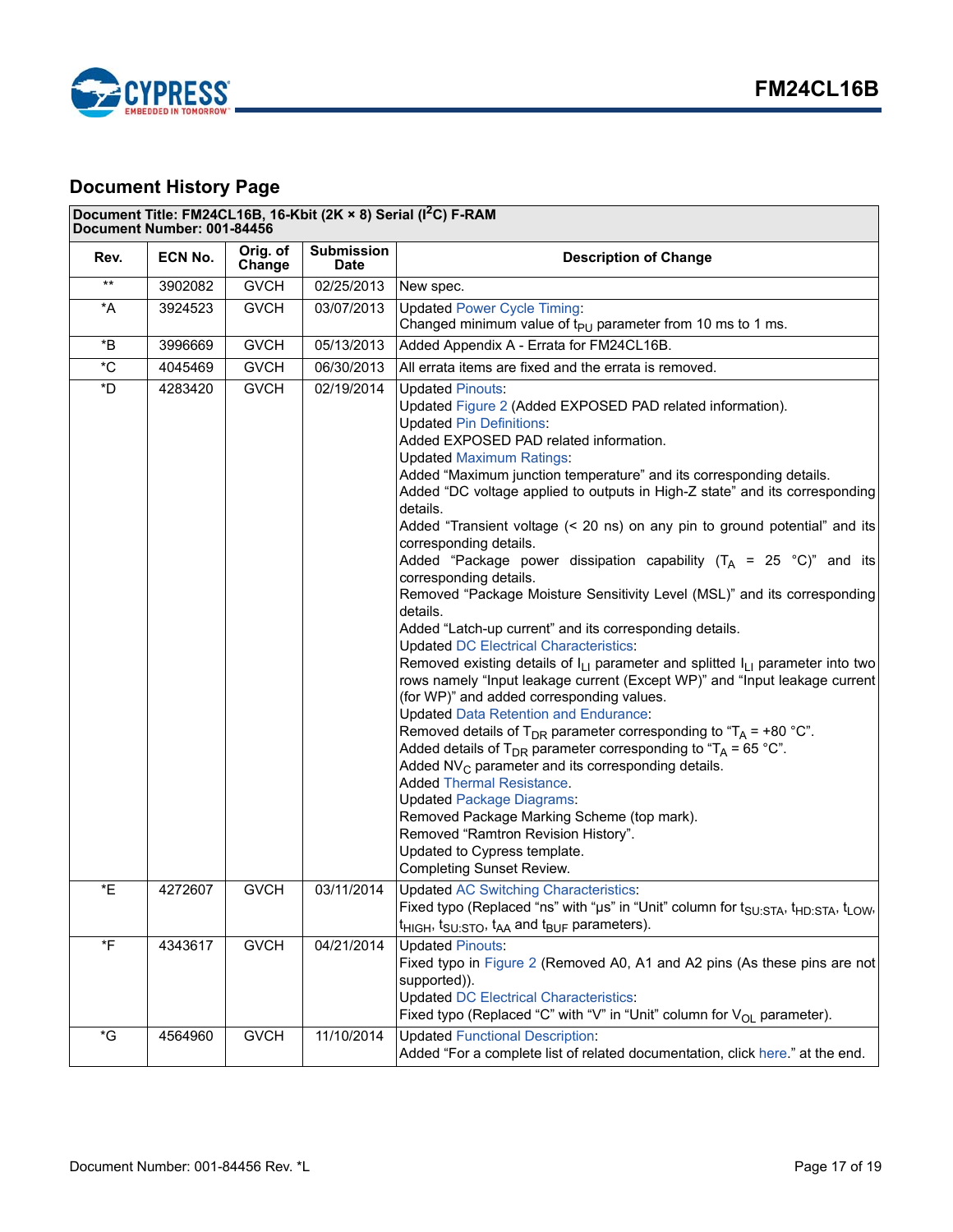

# **Document History Page (continued)**

| Document Title: FM24CL16B, 16-Kbit (2K × 8) Serial (I <sup>2</sup> C) F-RAM<br>Document Number: 001-84456 |                |                    |                                  |                                                                                                                                                                                                                                                                                                                                                                                                                                                                                                                                          |
|-----------------------------------------------------------------------------------------------------------|----------------|--------------------|----------------------------------|------------------------------------------------------------------------------------------------------------------------------------------------------------------------------------------------------------------------------------------------------------------------------------------------------------------------------------------------------------------------------------------------------------------------------------------------------------------------------------------------------------------------------------------|
| Rev.                                                                                                      | <b>ECN No.</b> | Orig. of<br>Change | <b>Submission</b><br><b>Date</b> | <b>Description of Change</b>                                                                                                                                                                                                                                                                                                                                                                                                                                                                                                             |
| $*H$                                                                                                      | 4771539        | <b>GVCH</b>        | 05/20/2015                       | Replaced "TDFN" with "DFN" in all instances across the document.<br><b>Updated Pin Definitions:</b><br>Updated details in "Description" column corresponding to "EXPOSED PAD".<br><b>Updated Ordering Information:</b><br>No change in part numbers.<br>Fixed Typo (Removed "Not Recommended for New Designs" in "Package<br>Type" column from DFN part numbers).<br><b>Updated Package Diagrams:</b><br>spec 51-85066 - Changed revision from *F to *G.<br>spec 001-85260 - Changed revision from *A to *B.<br>Updated to new template. |
| $\star$                                                                                                   | 4874571        | ZSK / PSR          | 08/06/2015                       | <b>Updated Maximum Ratings:</b><br>Removed "Maximum junction temperature" and its corresponding details.<br>Added "Maximum accumulated storage time" and its corresponding details.<br>Added "Ambient temperature with power applied" and its corresponding<br>details.                                                                                                                                                                                                                                                                  |
| *J                                                                                                        | 5606521        | <b>GVCH</b>        | 01/27/2017                       | <b>Updated Maximum Ratings:</b><br>Updated Electrostatic Discharge Voltage (in compliance with AEC-Q100<br>standard):<br>Changed value of "Human Body Model" from 4 kV to 2 kV.<br>Changed value of "Charged Device Model" from 1.25 kV to 500 V.<br>Removed "Machine Model" related information.<br><b>Updated Package Diagrams:</b><br>spec 51-85066 - Changed revision from *G to *H.<br>Updated to new template.<br><b>Completing Sunset Review.</b>                                                                                 |
| $\overline{\mathsf{K}}$                                                                                   | 5699846        | <b>GVCH</b>        | 04/19/2017                       | <b>Updated Maximum Ratings:</b><br>Added Note 1 and referred the same note in "Electrostatic Discharge Voltage".<br>Updated to new template.                                                                                                                                                                                                                                                                                                                                                                                             |
| $L^*$                                                                                                     | 6306327        | <b>GVCH</b>        | 12/05/2018                       | <b>Updated Maximum Ratings:</b><br>Replaced "-55 °C to +125 °C" with "-65 °C to +125 °C" in ratings corresponding<br>to "Storage temperature".<br><b>Updated Package Diagrams:</b><br>spec 51-85066 - Changed revision from *H to *I.<br>Updated to new template.                                                                                                                                                                                                                                                                        |